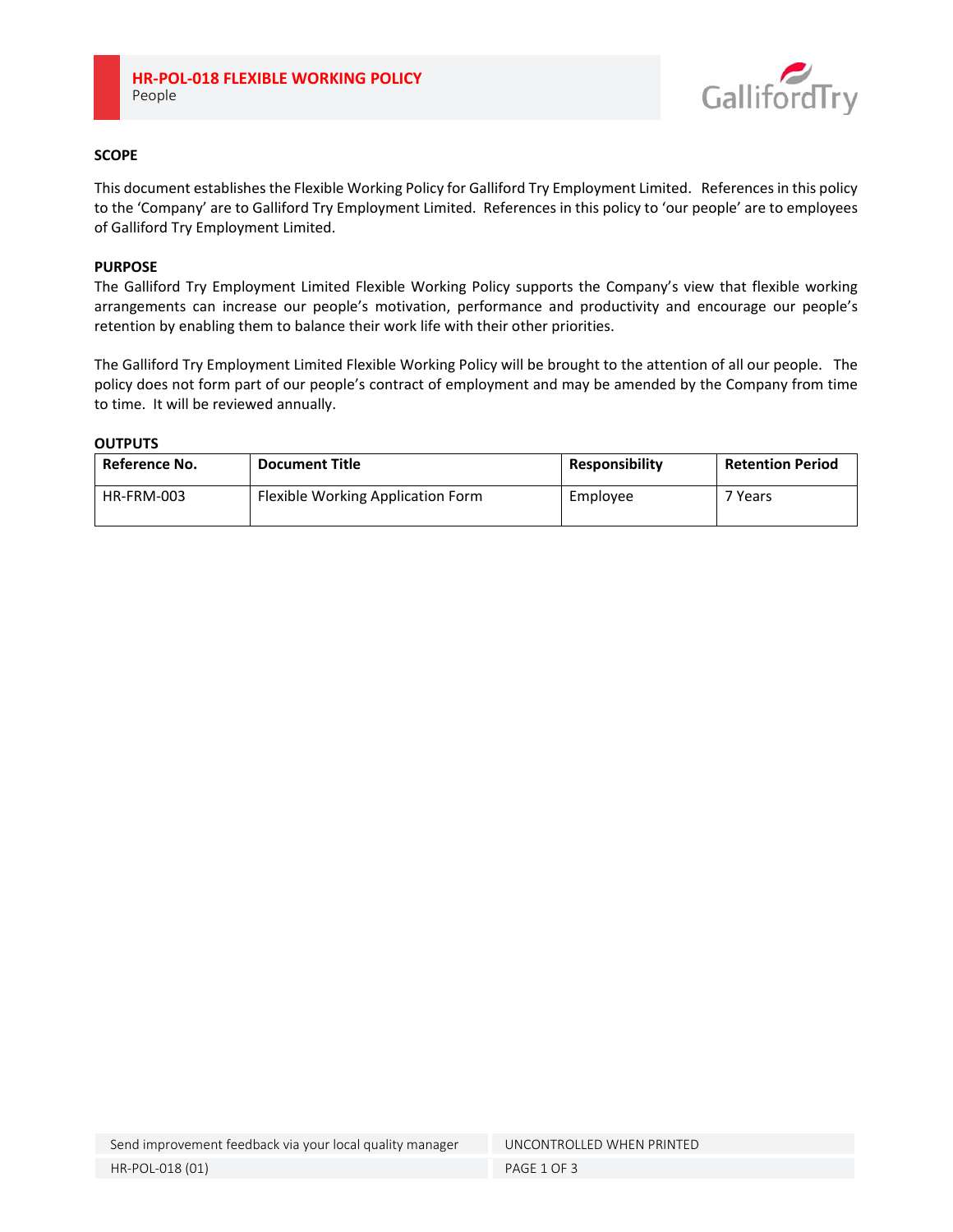

### **PROCEDURAL REQUIREMENTS**

### **1. Applications**

1.1. All of our people who have been employed with us for a continuous period of 26 weeks at the date of application may make an application to work flexibly. You must not have made a request to work flexibly during the past twelve months.

### **2. Flexible working generally**

2.1. In addition to the statutory rights detailed above, it is our practice to consider flexible working patterns for all of our people. In this event you can apply to vary your working pattern and we will give due consideration to your request.

### 3. **Flexible Working Application Procedure**

- 3.1. To apply for flexible working you must make your request using the 'HR‐FRM‐003 Flexible Working Application' form setting out the flexible working arrangement you seek. You may make an application for a change in your terms and conditions of employment if the proposed change relates to:
	- The hours you are required to work; and/or
	- The times when you are required to work; and/or
	- The place where you are required to work.
- 3.2. HR‐FRM‐003 Flexible Working Application Form can be obtained from the BMS (Business Management System).
- 3.3. Following receipt of your application:
	- 3.3.1.Within 28 days of receipt of your application, we will set up a meeting with you to discuss the changes you have proposed, the effect of the proposed changes and any possible alternative work patterns that might suit. You may be accompanied at this meeting by a companion such as a fellow colleague or an official from a recognised trade union.
	- 3.3.2.We will consider your request and will make a practical business assessment on whether, and if so, how your request could be accommodated.
	- 3.3.3.We will notify our decision to you within 14 days of the meeting (subject to any extension agreed with you). If we accept your request, we will write to you, establishing a start date and providing a written note of the contract of employment variation. If your application is refused, we will explain the grounds for refusal in writing and confirm the internal appeal procedure
	- 3.3.4.Where your request is accepted, it constitutes a permanent change to your terms and conditions of employment (unless agreed otherwise). This means you do not have the right to revert to your previous pattern of working at a future date unless you follow the flexible working application procedure.
	- 3.3.5.Requests accepted by the Company may be subject to a trial period which will be agreed at the point of acceptance of the change
	- 3.3.6.You may appeal in writing against a refusal within 14 days of receipt of our rejection letter. We will then set up a meeting with you to discuss your appeal within 14 days after receiving your appeal letter. After that meeting has been held, we will write to you within 14 days to notify you of the outcome of your appeal (subject to any extension agreed with you).

## **4. Grounds for refusal**

- 4.1. We may refuse your flexible working application on one or more of the following grounds:
	- The burden of additional costs.

Send improvement feedback via your local quality manager UNCONTROLLED WHEN PRINTED